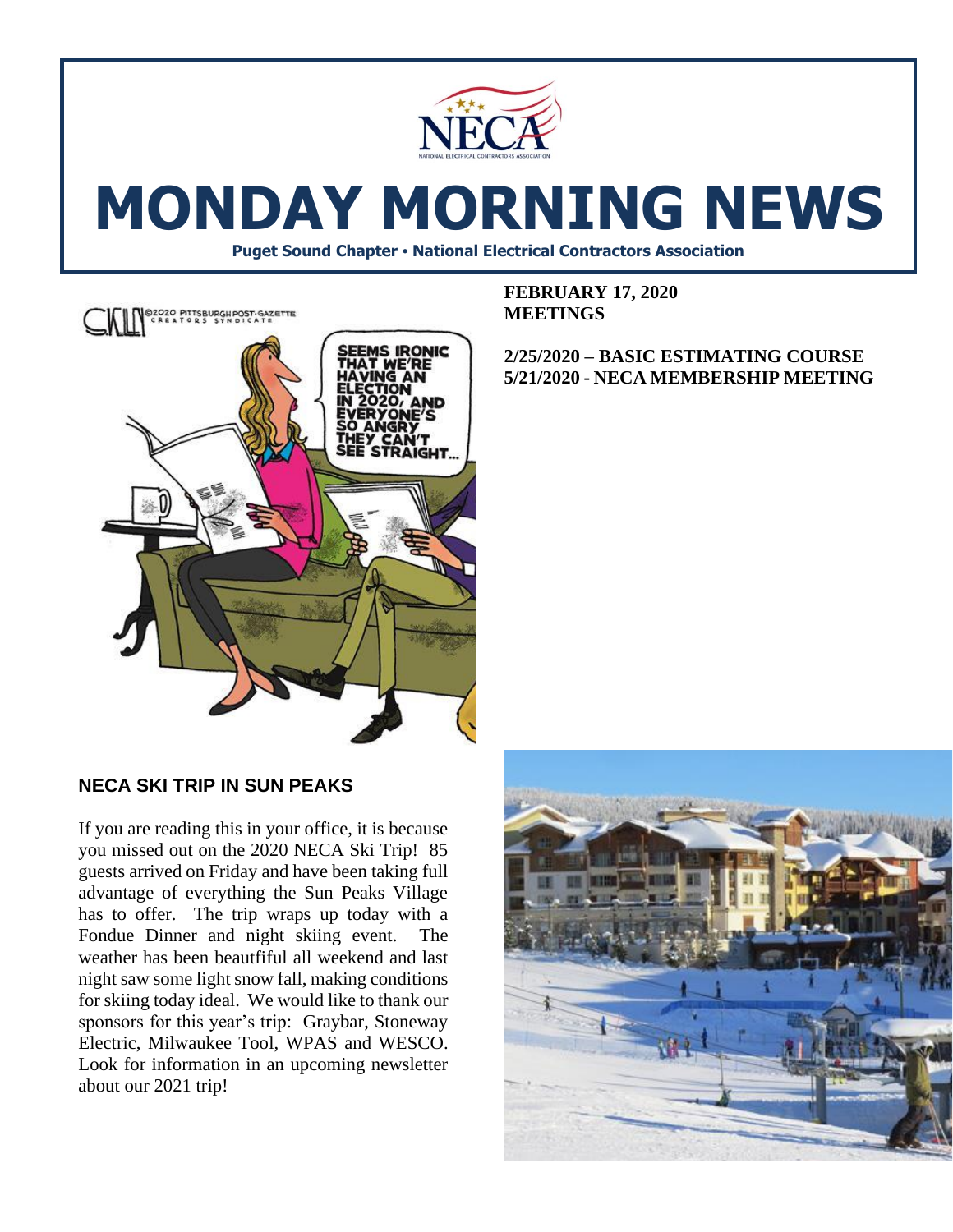#### **NECA MEMBERSHIP MEETING: MAY 21 – RSVP NOW!**

We are excited for our upcoming NECA Membership Meeting on May  $21^{st}$  from 3:30 PM – 6:00 PM at Cast Iron Studios in Bellevue. Josh Bone, the new NECA Director of Innovation (not pictured below), will speak on the topic of "Why it's time to Embrace Tech in Construction." In this talk, he will cover how new technologies are changing the way projects are designed and constructed, presenting new challenges and opportunities throughout the entire building life cycle. Josh has had the opportunity to share his knowledge with audiences and publications across North America, as a frequent professional speaker and guest editorial contributor. Josh is also a frequent host on The ConTech Crew podcast. Our second guest will be Nationally Syndicated Radio Host, Michael Medved. Michael will join NECA guests and layout his view on the 2020 elections, and provide analysis on where the country is at and how we got here. Michael is considered one of the premier political minds in the country and we are honored he will be able to join us for what will be a memorable evening. To register please RSVP to [Rachel@necaseattle.org](mailto:Rachel@necaseattle.org)



## **NECAWA.ORG – COOL SITE FOR LABOR AGREEMENTS AND WAGE CHARTS!!**

Local NECA Chapters have developed a useful tool for contractors and their staffs, who are looking for current wage or CBA Information in L.U. 46, 76, 191, 112, 73, 48. Necawa.org allows contractors to instantly have the most up to date information in all 6 jurisdictions in Washington State. Please visit the site and let us know what you think. [www.necawa.org.](http://www.necawa.org/)

#### **NECA BASIC ESTIMATING COURSE FEBRUARY 25th – LAST WEEK TO SIGN UP!**

Please sign up this week if you are interested in participating in the NECA Estimating Course. The course will again be taught by Harry Anderson from VECA Electric, and will begin on Tuesday, February 25<sup>th</sup>. Classes will be held at our NECA Office (16001 Aurora Avenue N., Suite 200, Shoreline, WA 98133), on Tuesday and Thursday evenings, 5:30 PM – 8:30 PM, for a period of 6 consecutive weeks. All course material will be provided by NECA. Harry's curriculum is very hands on and allows students to bid on real world types of projects. The course is designed to help in-office and field staff manage their work and help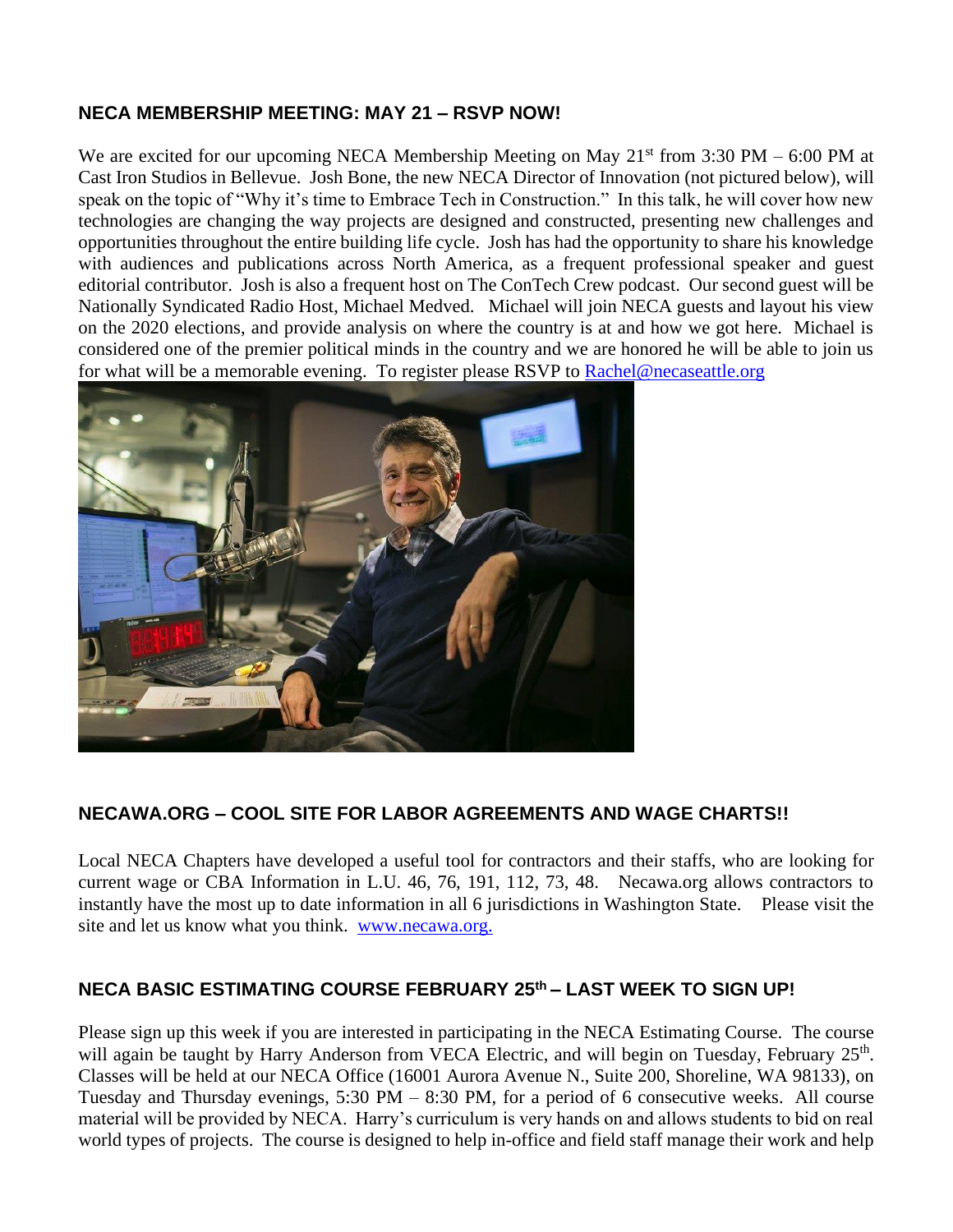with productivity. Students will receive the NECA Manual of Labor Units, along with other class materials. The class is limited to 24 students, and will be filled on a first come, first served basis. The cost per student is \$275. To register, please contact [chris@necaseattle.org.](mailto:chris@necaseattle.org)

#### **NECA NAMES LONNIE CUMPTON AS DIRECTOR OF CONSTRUCTION MANUFACTURING AND PREFABRICATION**

The National Electrical Contractors Association (NECA) is pleased to announce the appointment of Lonnie Cumpton to the position of Director, Construction Manufacturing and Prefabrication. He will work with NECA members of all sizes and in all markets. Cumpton will help contractors develop manufacturing and prefabrication processes and bring value to NECA's customer base by maximizing offsite construction, ultimately increasing productivity and minimizing waste on NECA jobsites. With the increasing adoption of offsite construction and owner-required lean mandates in contracts, NECA will continue to evolve to help our members stay ahead of the rapid pace of change required by end-users in America. Cumpton has extensive experience in standardizing workflows on the jobsite and the ability to help optimize offsite construction at all levels.

David Long, Chief Executive Officer of NECA, said, "Lonnie has a wide range of experience in construction technologies, strategies and implementation. He holds multiple certifications in product design/development, marketing, architecture, project management, and storyboarding. He brings a great deal of Virtual Design Construction (VDC) workflow expertise that will continue to provide value to our contractors' customer base. I know he will help improve communication with other project stakeholders and help ensure that our contractors are the best option for the U.S. customer base." Cumpton's career in construction technologies that impact the process of designing, building and operating facilities spans more than 25 years. The path to Construction Manufacturing that Cumpton has traveled had three key pivot points. The first was his transition from a building design focus to technology integration and consulting. The second was transitioning into mega-sized projects as he worked on the 7.5 million square foot Cosmopolitan Casino Resort, where he championed a process of combining Design, Manufacturing and Construction into one seamless process. His final pivot to Construction Manufacturing was with a direct focus on bringing a data-centric process into one unified stream for the electrical trade. Through his evolution, Cumpton has applied a people, process, product strategy to deliver on the promise of technology. Prior to his February 10, 2020 start date at NECA, Cumpton worked as the Virtual Construction Technology Manager for Faith Technologies at its corporate headquarters in Menasha, Wisconsin. He also served as Director of BIM Technologies at Taylor Design in Irvine, California. He has been featured in publications such as **[Architectural Evangelist](http://www.architecturalevangelist.com/)**, AUGIWorld and **[Design Intelligence](http://www.di.net/)** and in public speaking engagements at Autodesk University, Revit Technology Conference and Bluebeam Extreme.

## **MIKE BLOOMBERG COULD PULL IT OFF**

#### *Some interesting political insights from one of our favorite guests in the NECA Newsletter, Peggy Noonan*

You have to start here: We are immersed in a freakish and confounding political era. Anything can happen. Surprise is built in. Guy on a lark takes an escalator ride down to a rally and the system is changed forever. "Expect the unexpected." That is the context. Within it, consider this: We are misreading Mike Bloomberg's race for the Democratic presidential nomination. The headline right now is not "Billionaire Tries to Buy Party," and not "Former Republican Struggles With Stop-and-Frisk History." The headline is: "He Could Do This. Uphill, but He Could Win." Take Mike Bloomberg seriously. Bernie Sanders is the front-runner. He's a real power with a real base. He finished first or second in Iowa and first in New Hampshire, and if his margins were down a win is a win.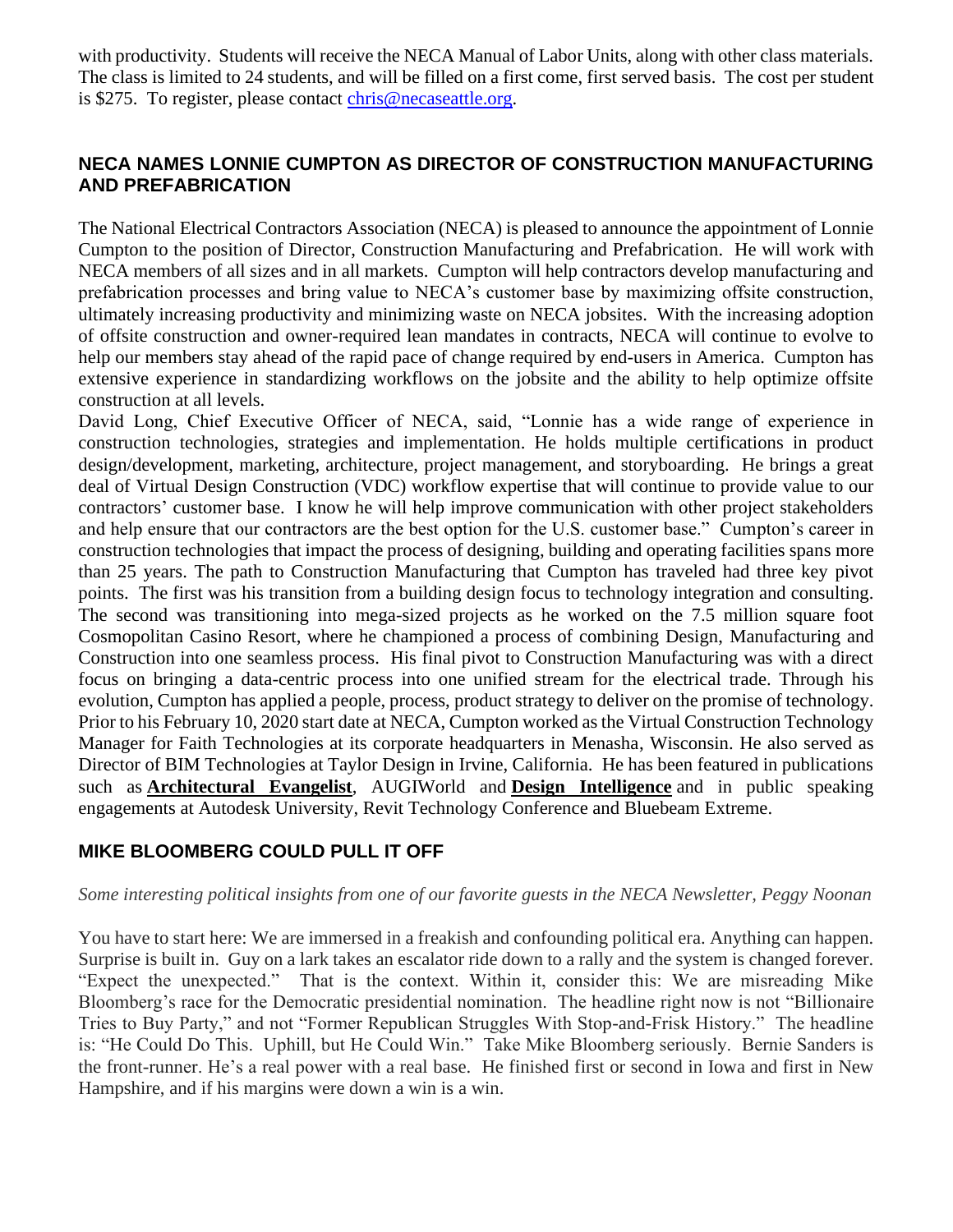

But his nomination would split the party. Too many Democrats want a new and deeper liberalism but not socialism. They don't want a revolution, they want a nicer country. The suburban women everyone is supposedly fighting for? When that affluent liberal mother in Summit, N.J., finds out socialism isn't just progressive social policy, she's going to find herself saying a sentence she never thought she'd say: "We worked hard for this, you know." Bernie Sanders has the power to turn her into Barbara Bush. Only a fool would say America will never go socialist. America could turn on a dime in a time of widespread want or unease. But it's unlikely to become socialist in an era of full employment, rising wages and a stock-market boom. Democrats know this. Joe Biden isn't the answer. The whole point of his campaign was that he can beat Donald Trump. He can't beat Pete Buttigieg. He's never been good at running for president; in three tries he hasn't won a primary. Under pressure he renounced the lifetime stands that had made him Moderate Joe. And people age at different speeds. Mr. Biden is not a young 77. It won't work. At some point he will drop out. An energized Amy Klobuchar and a focused Pete Buttigieg will fight long and hard as they can, but they're not likely to go the distance. Which leaves you thinking about Mr. Bloomberg. What's there? It's not too soon, three months in, to call his campaign clever and capable. If he got the nomination Democrats would likely suffer a peeling off of the progressive left. Alexandria Ocasio-Cortez and the Bernie Bros would walk out. But it wouldn't break the party, not quite, not yet. There's the money, Bloomberg's solid rocket booster. People say he could spend \$1 billion, maybe \$2 billion. He'd spend more if he has to. In for a penny, in for a pound. He didn't enter this to preserve his fortune. His social media is witty, weird, dryly subversive. That would mean little except for what it implies, that the people hired to do it are allowed to be creative and daring. The campaign is not playing tight but loose, which you do only when you're confident. His strengths: resources, relationships and a real biography. For 12 years he was mayor of New York. He governed the ungovernable city that is a microcosm of the world. It is noted that as mayor he was a Republican. No one in New York thought he was a Republican, he was a Democrat who could get only the Republican nomination. After he won he treated Republicans collegially and with respect, which wasn't hard as a New York Republican is essentially a Democrat with boundaries. Before that he invented a business product that first seemed useful, then necessary. He created a company that became a huge national brand. He is one of the world's great philanthropists. He is what Mr. Trump claimed to be and probably wishes he were. And he isn't afraid of the president. Whatever he says, Mr. Trump, who respects money more than anything, would be afraid of him. When Mr. Biden leaves the race, where will his supporters—many of whom feel increasingly outside the party they grew up in—go? Quite possibly Bloomberg. This week's Quinnipiac poll suggests that may be right. In past polling, self-described moderate Democrats and Democratic leaners backed Mr. Biden "by a wide margin." In this poll they still gave Mr. Biden 22%. But Mr. Bloomberg was next, with 21%. Among all Democrats and leaners, Mr. Biden is in second place and leads the former mayor 17% to 15%. Only two weeks ago Mr. Bloomberg was at 8%. He nearly doubled his support, quietly, while everyone was looking at Iowa and New Hampshire. After Mr. Biden got drubbed, political experts on TV kept saying black voters, long assumed to be his impermeable base, are in fact "fiercely practical" and "strategic" in their political decisions. To me this sounded like code for "they're breaking off Biden" and "they'll shock you by considering Bloomberg." This week a 2015 video went viral of Mr. Bloomberg speaking, in blunt terms even for him, of his support of stop and frisk, which he has now disavowed. It was assumed to be deeply damaging with black voters. But denunciation from black leaders was almost uniformly muted. There was talk of